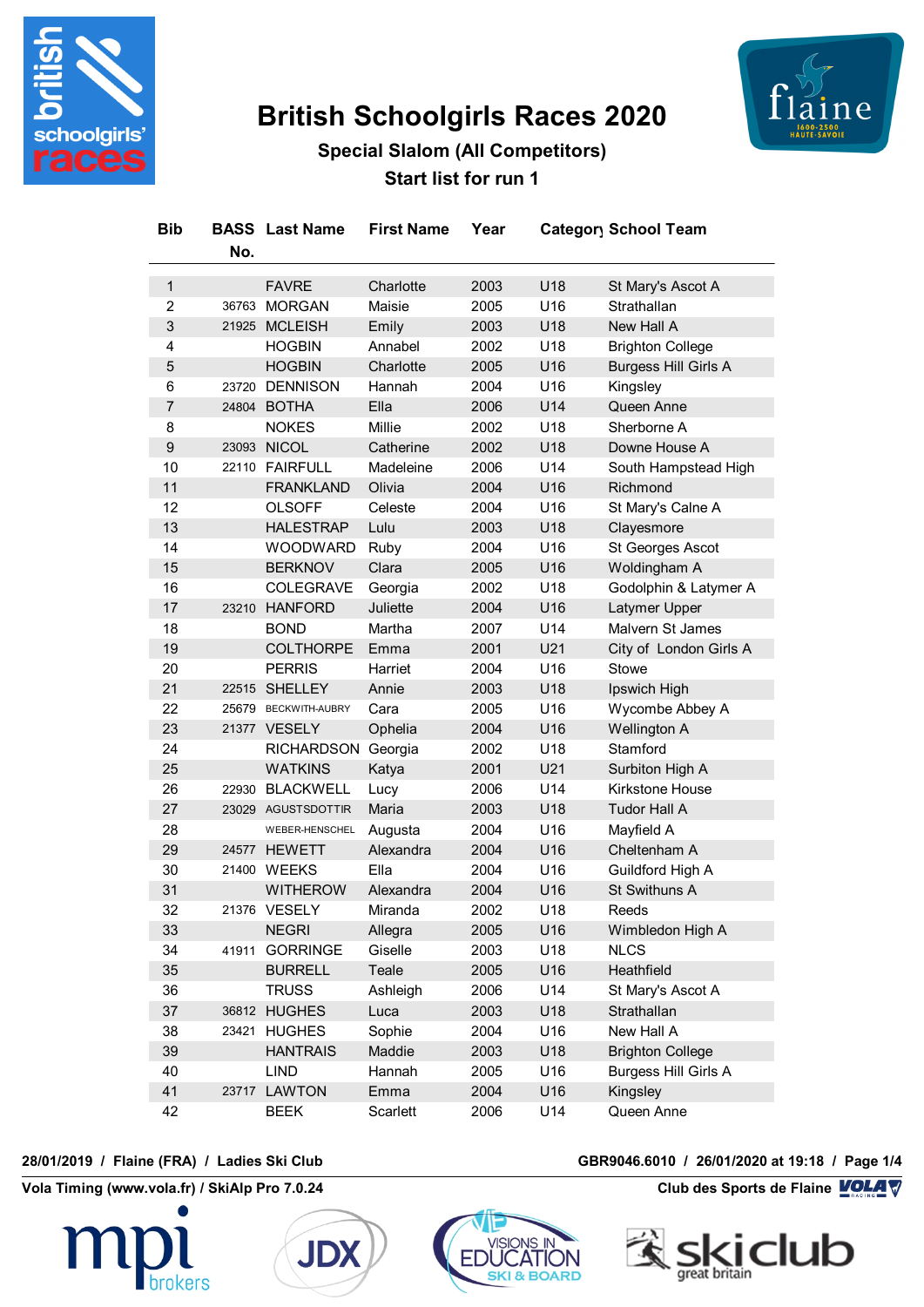# **British Schoolgirls Races 2020 Special Slalom (All Competitors) Start list for run 1**

| <b>Bib</b> |       | <b>BASS</b> Last Name | <b>First Name</b> | Year |                 | <b>Category School Team</b> |
|------------|-------|-----------------------|-------------------|------|-----------------|-----------------------------|
|            | No.   |                       |                   |      |                 |                             |
| 43         |       | <b>MINCHIN</b>        | Sophie            | 2003 | U18             | Sherborne A                 |
| 44         |       | <b>HALESTRAP</b>      | Tate              | 2005 | U16             | Downe House A               |
| 45         |       | 26280 SASSOWER        | Hannah            | 2006 | U14             | South Hampstead High        |
| 46         |       | 25811 RILEY           | Emily             | 2004 | U16             | Richmond                    |
| 47         |       | <b>OLSOFF</b>         | Amelie            | 2004 | U16             | St Mary's Calne A           |
| 48         |       | SCHMIDT-JORTZIG       | Antonia           | 2002 | U18             | Clayesmore                  |
| 49         |       | <b>WOODWARD</b>       | Lily              | 2004 | U16             | St Georges Ascot            |
| 50         |       | LONGRIDGE             | Francesca         | 2006 | U14             | Woldingham A                |
| 51         |       | RICHARDS CHAPATTE     | Marina            | 2005 | U16             | Godolphin & Latymer A       |
| 52         |       | <b>KERLEY</b>         | Pascale           | 2005 | U16             | Latymer Upper               |
| 53         |       | <b>PROBERT</b>        | Myrtle            | 2005 | U16             | Malvern St James            |
| 54         |       | WESSEL                | <b>Beartrice</b>  | 2001 | U21             | City of London Girls A      |
| 55         |       | <b>BUTLER</b>         | Alice             | 2004 | U16             | Stowe                       |
| 56         |       | <b>WOODS</b>          | Molly             | 2006 | U14             | Ipswich High                |
| 57         |       | <b>POINTS</b>         | Madeline          | 2002 | U18             | Wycombe Abbey A             |
| 58         |       | DE PORTALES           | Margaux           | 2004 | U16             | Wellington A                |
| 59         |       | <b>ANDERSON</b>       | Jessica           | 2004 | U16             | Stamford                    |
| 60         |       | 23192 BREEN           | Ellen             | 2003 | U18             | Surbiton High A             |
| 61         |       | <b>READ</b>           | Jessica           | 2007 | U14             | <b>Kirkstone House</b>      |
| 62         |       | <b>GUEST</b>          | Florence          | 2003 | U18             | Tudor Hall A                |
| 63         |       | <b>TURNER</b>         | Georgina          | 2004 | U16             | Mayfield A                  |
| 64         |       | <b>LEUNG</b>          | <b>Binia</b>      | 2003 | U18             | Cheltenham A                |
| 65         |       | <b>WEEKS</b>          | Georgia           | 2001 | U21             | Guildford High A            |
| 66         |       | <b>CLOUGH</b>         | Hannah            | 2004 | U16             | St Swithuns A               |
| 67         |       | 21096 VERNON          | Rebecca           | 2002 | U18             | Reeds                       |
| 68         |       | WUCZYNSKA             | Maria             | 2005 | U16             | Wimbledon High A            |
| 69         |       | 22733 MALUGIN         | Anastasia         | 2003 | U18             | <b>NLCS</b>                 |
| 70         |       | CUNNINGHAM-DAY        | Rosaleen          | 2005 | U16             | Heathfield                  |
| 71         |       | 25906 THIEME          | Olympia           | 2006 | U14             | St Mary's Ascot A           |
| 72         |       | 21438 ROSS            | Iona              | 2003 | U18             | Strathallan                 |
| 73         |       | 23069 LANDER          | Isabelle          | 2002 | U18             | New Hall A                  |
| 74         |       | <b>SCHMID</b>         | Lara              | 2005 | U <sub>16</sub> | Brighton College            |
| 75         |       | <b>SANDMAN</b>        | Mae               | 2006 | U14             | <b>Burgess Hill Girls A</b> |
| 76         | 23719 | <b>SAINSBURY</b>      | Lucy              | 2004 | U16             | Kingsley                    |
| 77         |       | 23260 JOHN            | Amelia            | 2006 | U14             | Queen Anne                  |
| 78         |       | <b>PLAYNE</b>         | Isabelle          | 2004 | U16             | Sherborne A                 |
| 79         |       | <b>MCDOUGALL</b>      | Mathilda          | 2003 | U18             | Downe House A               |
| 80         |       | <b>WHITMORE</b>       | Millie            | 2006 | U14             | South Hampstead High        |
| 81         | 22963 | <b>BROOKS</b>         | Isobel            | 2005 | U16             | Richmond                    |
| 82         |       | <b>BYNG</b>           | Rose              | 2004 | U16             | St Mary's Calne A           |
| 83         |       | <b>ESSEX</b>          | Abi               | 2002 | U18             | Clayesmore                  |
| 84         |       | <b>MARRIOTT</b>       | Constance         | 2005 | U16             | St Georges Ascot            |
| 85         |       | <b>BROWN</b>          | Jessie            | 2005 | U16             | Woldingham A                |
| 86         |       | <b>SLESINGER</b>      | Allegra           | 2005 | U16             | Godolphin & Latymer A       |
| 87         |       | <b>LUCENET</b>        | <b>Ruby</b>       | 2004 | U16             | Latymer Upper               |
| 88         |       | <b>SEAL</b>           | Morganne          | 2005 | U16             | Malvern St James            |
| 89         |       | <b>GORDON</b>         | Rosa              | 2002 | U18             | City of London Girls A      |
| 90         |       | <b>NYLAENDE</b>       | Natalie           | 2005 | U16             | Stowe                       |
| 91         |       | COONE                 | Isabella          | 2007 | U14             | Ipswich High                |
| 92         |       | <b>McKIMM</b>         | Lydia             | 2003 | U18             | Wycombe Abbey A             |
| 93         |       | <b>LASLI</b>          | Matilde           | 2003 | U18             | <b>Wellington A</b>         |
| 94         |       | <b>ANDERSON</b>       | Katie             | 2002 | U18             | Stamford                    |
| 95         |       | 21284 HINTON          | Tilly             | 2004 | U16             | Surbiton High A             |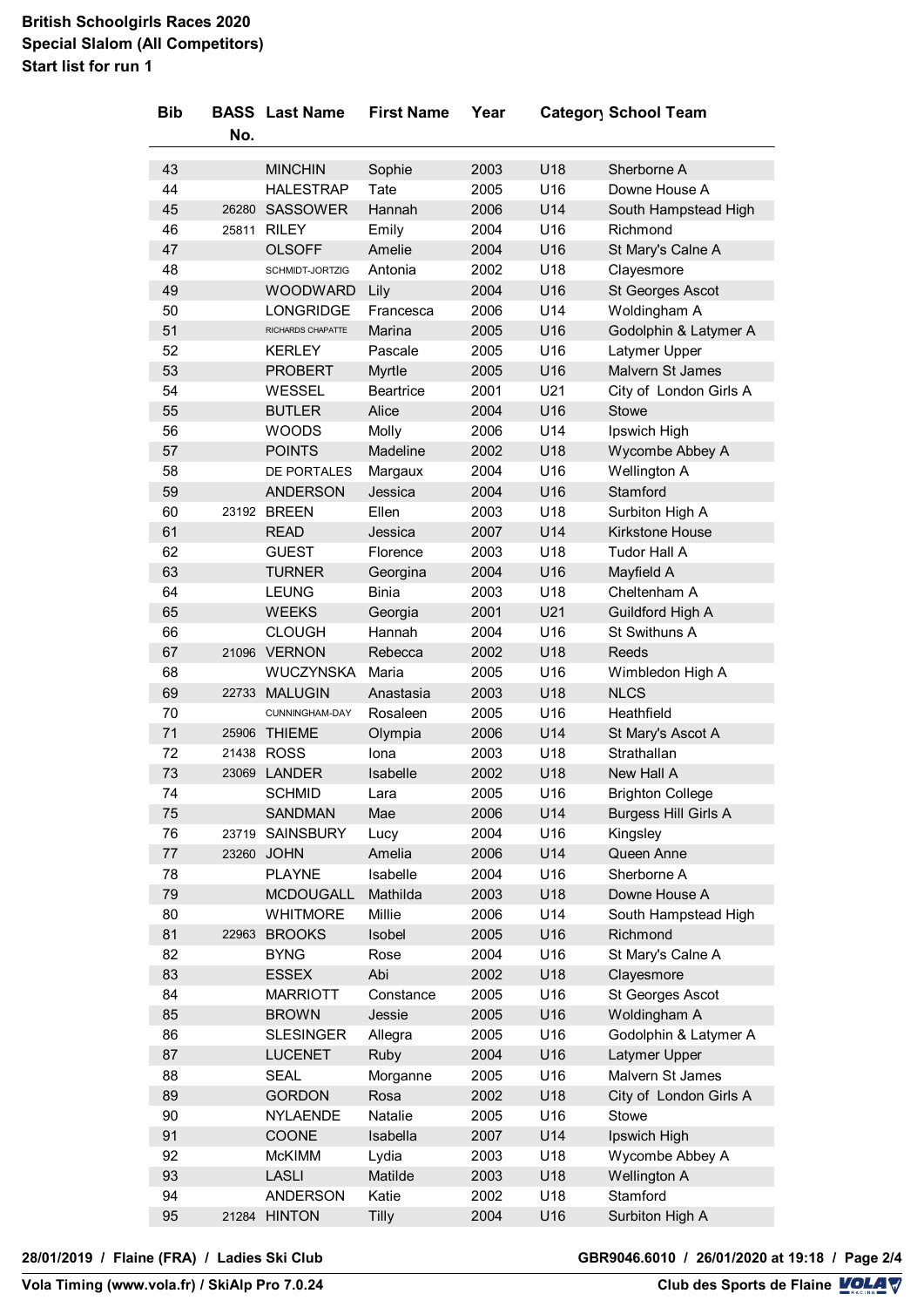# **British Schoolgirls Races 2020 Special Slalom (All Competitors) Start list for run 1**

| <b>Bib</b> | No.   | <b>BASS</b> Last Name | <b>First Name</b> | Year |     | Category School Team              |
|------------|-------|-----------------------|-------------------|------|-----|-----------------------------------|
| 96         |       | <b>BAKER</b>          | Lily              | 2005 | U16 | Kirkstone House                   |
| 97         |       | <b>WINNER</b>         | Jessica           | 2007 | U14 | Tudor Hall A                      |
| 98         |       | <b>BERRY</b>          | Eleanor           | 2005 | U16 | Mayfield A                        |
| 99         |       | 24566 PALMER          | Nicole            | 2004 | U16 | Cheltenham A                      |
| 100        |       | 22330 HART            | Katherine         | 2005 | U16 |                                   |
|            |       |                       | Isabel            |      |     | Guildford High A<br>St Swithuns A |
| 101        |       | <b>GREEN</b>          |                   | 2005 | U16 |                                   |
| 102        |       | 26006 HOGBEN          | Olivia            | 2003 | U18 | <b>Reeds</b>                      |
| 103        |       | WUCZYNSKA             | Ewa               | 2007 | U14 | Wimbledon High A                  |
| 104        | 23808 | <b>UTERMANN</b>       | Caroline          | 2003 | U18 | <b>NLCS</b>                       |
| 105        |       | <b>KIRBY</b>          | Doddie            | 2005 | U16 | Heathfield                        |
| 106        |       | <b>TIBBLE</b>         | Tara              | 2005 | U16 | <b>Burgess Hill Girls B</b>       |
| 107        |       | 23829 DISNEY          | Evie              | 2005 | U16 | Surbiton High B                   |
| 108        |       | <b>MEHRA</b>          | Riya              | 2003 | U18 | <b>Tudor Hall B</b>               |
| 109        |       | <b>BILTON</b>         | Megan             | 2006 | U14 | Mayfield B                        |
| 110        | 23292 | <b>GOULD</b>          | Chloe             | 2004 | U16 | New Hall B                        |
| 111        |       | <b>WAINE</b>          | louise            | 2002 | U18 | City of London Girls B            |
| 112        |       | <b>GLOVER</b>         | Emily             | 2003 | U18 | Downe House B                     |
| 113        |       | <b>CORRIGAN</b>       | Caroline          | 2002 | U18 | Godolphin & Latymer B             |
| 114        |       | <b>BAROUDEL</b>       | Felicite          | 2004 | U16 | Wycombe Abbey B                   |
| 115        |       | 23626 BRYER           | Lucy              | 2004 | U16 | Wellington B                      |
| 116        |       | <b>FILATOVA</b>       | Sonya             | 2004 | U16 | Cheltenham B                      |
| 117        |       | Vann RIJCKEVORSEL     | Oksana            | 2007 | U14 | Woldingham B                      |
| 118        |       | 23788 LANGLEY         | Alicia            | 2005 | U16 | Guildford High B                  |
| 119        |       | 26046 FENTON          | Ella              | 2001 | U21 | St Mary's Calne B                 |
| 120        |       | <b>MOURADIAN</b>      | Tiana             | 2003 | U18 | St Mary's Ascot B                 |
| 121        |       | <b>ROSE</b>           | Georgina          | 2005 | U16 | St Swithuns B                     |
| 122        |       | <b>PLAYNE</b>         | Alice             | 2004 | U16 | Sherborne B                       |
| 123        |       | <b>MOYLAN</b>         | Imogen            | 2003 | U18 | Wimbledon High B                  |
| 124        |       | <b>SANDMAN</b>        | Eve               | 2007 | U14 | <b>Burgess Hill Girls B</b>       |
| 125        |       | 25756 MANSOUR         | Zoe               | 2006 | U14 | Surbiton High B                   |
| 126        |       | <b>FINLATOR</b>       | Amber             | 2007 | U14 | <b>Tudor Hall B</b>               |
| 127        |       | <b>HAMANN</b>         | Isabella          | 2006 | U14 | Mayfield B                        |
| 128        |       | <b>DONNELLY</b>       | Freya             | 2006 | U14 | New Hall B                        |
| 129        |       | <b>GIRADET</b>        | Marie             | 2006 | U14 | City of London Girls B            |
| 130        |       | <b>BAGGIOLI</b>       | Sienna            | 2006 | U14 | Downe House B                     |
| 131        |       | <b>HIRSCHMANN</b>     | Lea               | 2006 | U14 | Godolphin & Latymer B             |
| 132        |       | <b>ROGERS</b>         | Mia               | 2002 | U18 | Wycombe Abbey B                   |
| 133        |       | <b>JOHNSON</b>        | Mollie            | 2005 | U16 | Wellington B                      |
| 134        |       | <b>LEUNG</b>          | Tessa             | 2007 | U14 | Cheltenham B                      |
| 135        |       | KIBBLEWHITE Isabelle  |                   | 2005 | U16 | Woldingham B                      |
| 136        |       | 23427 KEMKERS         | Saskia            | 2005 | U16 | Guildford High B                  |
| 137        |       | <b>PATERSON</b>       | Pollyanna         | 2004 | U16 | St Mary's Calne B                 |
| 138        |       | <b>FIORE</b>          | Estella           | 2005 | U16 | St Mary's Ascot B                 |
| 139        |       | LAW                   | Sasha             | 2005 | U16 | St Swithuns B                     |
| 140        |       | <b>WELCH</b>          | Charlotte         | 2004 | U16 | Sherborne B                       |
| 141        |       | ARMITAGE              | Lauren            | 2005 | U16 | Wimbledon High B                  |
| 142        |       | <b>WILIAMS</b>        | Jessica           | 2006 | U14 | <b>Burgess Hill Girls B</b>       |
| 143        |       | 22416 HOLT            | Josephine         | 2004 | U16 | Surbiton High B                   |
| 144        |       | CAVE                  | Olivia            | 2006 | U14 | <b>Tudor Hall B</b>               |
| 145        |       | De FONCLARE           | Lena              | 2003 | U18 | Mayfield B                        |
| 146        |       | <b>BURNS</b>          | Ella              | 2006 | U14 | New Hall B                        |
| 147        |       | WESSEL                | Amelie            | 2005 | U16 | City of London Girls B            |
| 148        |       | <b>RIDLEY</b>         | Imogen            | 2002 | U18 | Downe House B                     |